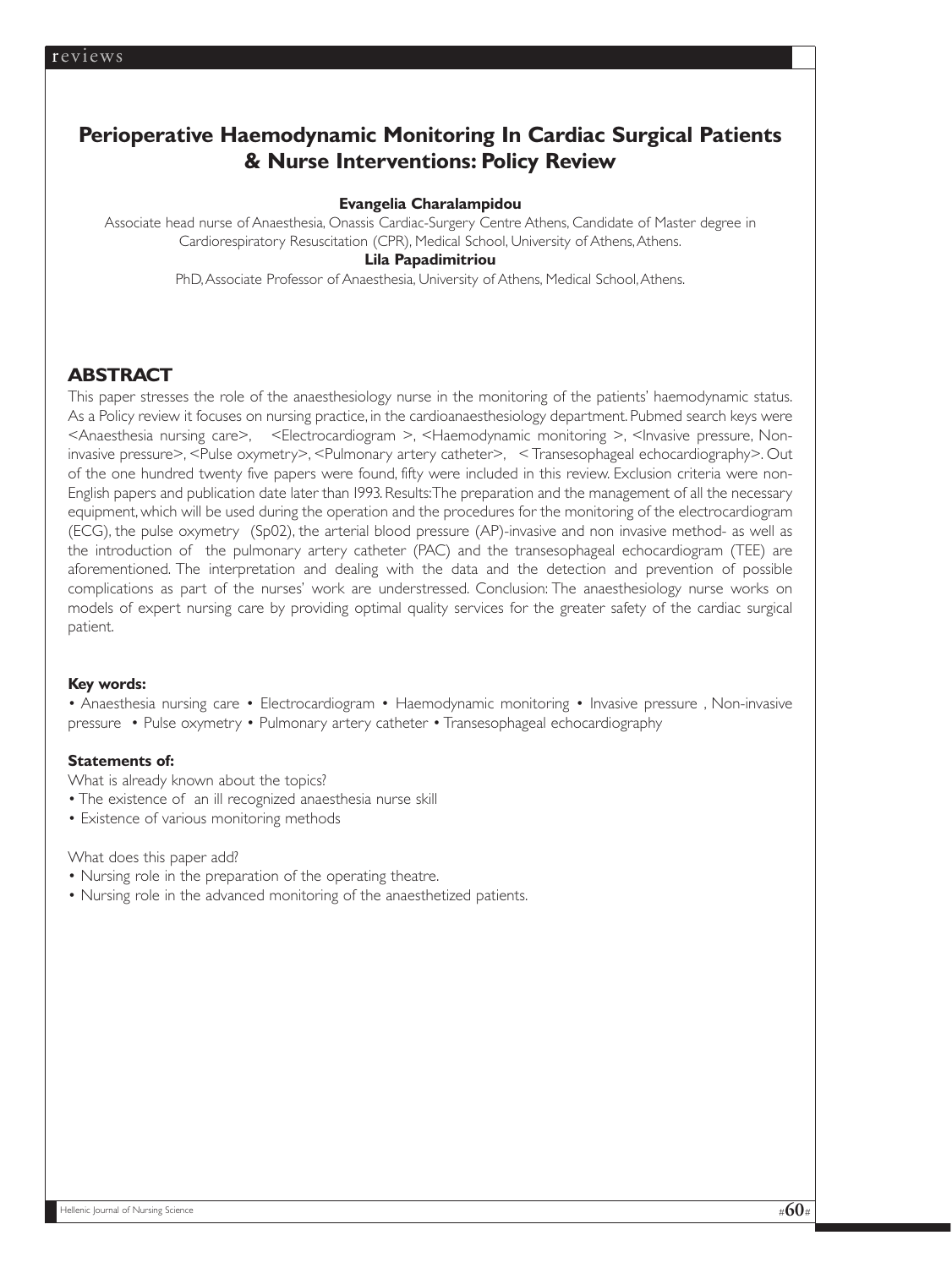#### **Introduction**

The anaesthesia specialty fills the gap of the need for continuous monitoring of the vital parameters and their minute-to-minute variations during the course of the operation.

Nowadays, the application of various monitoring techniques, in everyday practice has lead to a more effective treatment of patients with many, until then, unpredictable fluctuations of their general condition. It has also allowed for a more comprehensive evaluation and prevention of the treatment side effects. (Boldt, 2002; Pinsky and Payen, 2005)

The 1970s' was declared as the decade of invasive monitoring. The need for continuous monitoring of the patient's haemodynamic parameters is determined by the clinical status and the severity of the surgical procedure. (Sandham, 2003)

During cardiac surgery, continuous recording and monitoring of the patients' cardiovascular parameters is done by the attending anaesthetist and the expert nurse. Cardiac surgery demands a more specialized haemodynamic monitoring, namely continuous electrocardiography, pulse oxymetry, invasive and non-invasive blood pressure monitoring, use of pulmonary artery catheter and transesophageal ultrasonography.

Therefore, the aim of this review is to understress the essential role of the anaesthesiology nurse in the cardioanesthesiology department in the monitoring of the patients' haemodynamic condition.This aims to improve the quality of the services provided for the patients' greater safety, and additionally the provision of specialized nursing care.

## **1. Electrocardiogram**

The electrocardiogram (ECG) is a safe, non-invasive monitoring method of heart rate, and detection of arrhythmias, myocardial ischemia, conduction disorders and pacing disturbances perioperatively. (Meek, 2002)

The depolarisation and the repolarisation of myocardial cells produce electrical potentials which are recorded on the body surface. The body surface electrodes detect the depolarization of myocardial cells by measuring the potential difference between the electrodes.

#### **1.1. Placing the electrodes**

On arrival in the operating theatre, an O2 mask is fitted and the patient is connected to an ECG monitor.

The electrodes are placed in specific positions on the surface of the body.The electrodes of the arm are placed on the shoulders as close as possible to the point where the arm and the trunk are connected, whereas the lower limb electrodes are placed in the midaxillary line or above the hips. (Jacobson, 2003)

The electrodes are coloured. For the right shoulder the electrode has red colour, for the left shoulder is yellow.The left leg is encoded with green colour; the right leg with black and for the precordial electrode, the white colour is used. Also, the electrodes are marked by the initials of the placement sites (RA, RL, LA, LL,V). The coding simplifies the nurse's work and avoids improper placement. A false cable connection will cause morphological changes in the electrocardiogram. (Velisvan, 2007; Rudiger, 2007; Conrath, 2007) The 12 lead ECG is the most important detector of acute myocardial ischemia. (Finlay, 2007; Jahrs, 2005) It is also important to connect the patient to a defibrillator via 3 limb leads, as cardiac surgery patients have a high incidence of fatal arrhythmias. (Wahr, 1999)

In reoperations and high risk patients, an intraaortic pump is also connected via 5 leads.

#### **1.2.The selection of parameters**

The choice and the number of the monitoring leads determine the diagnostic sensitivity. Ideally, leads II and V5 monitored. Lead II is used for rhythm recognition and detection of inferior wall ischemia. Lead V5 is invaluable for detecting anterior wall ischemia. (Klic, 2007) Continuous monitoring is necessary. Arrhythmogenic factors include endotracheal intubation, central venous catheter insertion and electrolyte disturbances. (Szaho, 2003)

The automated analysis of ST segment on the monitor is considered necessary in cardiac surgery patients, since disturbances are frequent. Changes of the ST segment and the T wave are an early sign of myocardial ischemia, such as ST elevation of more than Imm or reversal of the T wave. (Hersi, 2003)

The 12 ECG lead monitoring and the analysis of the ST segment offer an overview of the heart function. (Enseleit, 2006;Adams-Hamoda, 2003) The automated analysis of the Q-T space is currently available in the latest generation of monitors, indicative of ventricular arrythmias. (Drew, 2004)

#### **1.2. Interference reduction**

One of the possible causes of a pathological ECG is the artefacts, and it is essential to be removed in order for an accurate reproduction and a recording of ECG signal to be achieved. For this purpose, a good contact between the electrodes of the surface and the patient is to be assured, by cleaning and scrubbing the skin with alcohol, in order for the desquamated cells to be removed, by shaving if necessary, or by using an inductive cream.The electrodes are placed on a dry skin surface and not in a moist one, as the resistance increases. The correct position of the electrodes is selected, the one that allows them to get the maximum of the heart's electrical signal. It is selected in a bony surface and not in areas with loose skin. The protection of the electrodes with adhesive tape is required, if they are located near to the surgical field in order not to get wet. (Conrath, 2007; Duffy-Gross, 1997) (Table 1)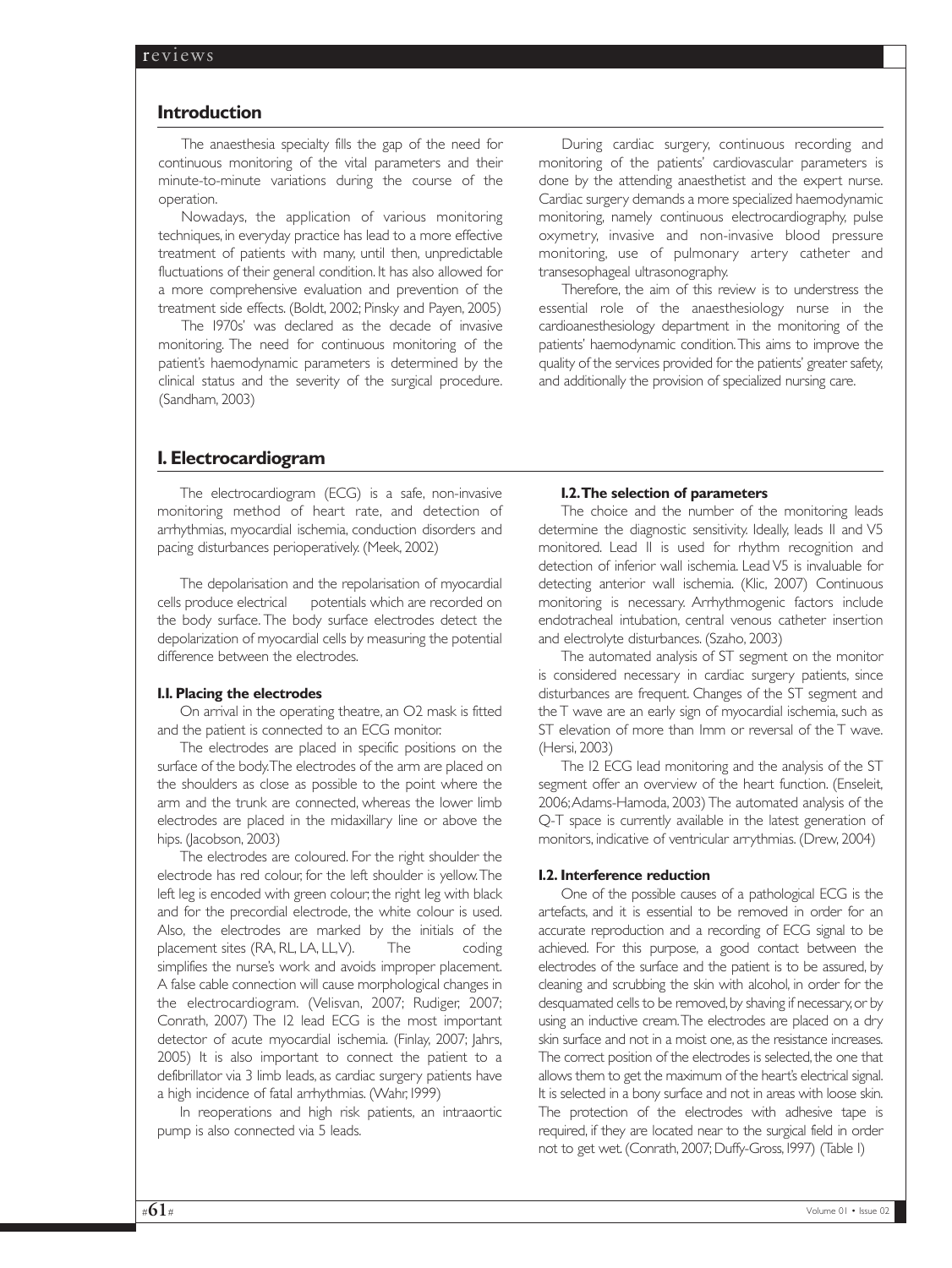## **2. Pulse oxymetry**

The pulse oxymetry (SpO2) is a simple, non-invasive monitoring method of the percentage saturation of haemoglobin with oxygen. Pulse oxymetry is considered to be an essential monitoring parameter in patients who are to be operated on. (Jubran, 1999)

Immediately following the ECG placement, the pulse oxymetry is applied as patients are often premedicated and thus sedated.

#### **2.1. Contraindications and precautions**

There is no absolute contraindication for the pulse oxymetry.There are some cases where the measurements can be interpreted incorrectly and the nurse must be able to act accordingly. (Havell, 2002) Diminished peripheral blood flow produced by peripheral vasoconstriction, hypovolemia, severe hypotension, hypothermia, heart failure, shock, cardiac arrest provide poor or no signal, as movement produces artefacts (Monnet, 2005) Increasing levels carbomonoxyhaemoglobin and methaemoglobinaemia show falsely elevated levels of SpO2.The use of methylene blue in surgical procedures, can lead to falsely low levels of SpO2. (Respir, 1999) Having an arterial line inserted is wise as the presence of a blood pressure cuff for the direct measurement of arterial blood pressure in the same limb the sensor has been placed, results in intermittent cessation of blood flow.The exposure of the photo detector to strong ambient light should be avoided. (Fearnley, 1995) Blue, black or green nail polish hue all affects the pulse oxymetry. (Rodden, 2007) Very small fingers or very large nails may cause difficulty in applying the probe. Skin pigmentation usually does not affect the accuracy of pulse oxymetry. However, the pulse oxymetry may be affected in patients with fairly dark skin.The pulse oxymetry is accurate in haemoglobin levels to 2-3g / dl. (A greater degree of anaemia affects reading by 0.5% only). (Attin, 2002)

#### **2.2. Nurse interventions**

Select the appropriate sensor in relation to the size of the patient. There are disposable sensors, for infants, children and adults depending on their size. The most common position for adults is the index finger. In patients with long nails the sensor is applied to the lateral surfaces of the finger.

The accuracy of the measurements depends on the proper placement of the sensor. The two light sources must be facing the photo detector. The sensor must be well secured as access to it during surgery is difficult. (Tschupp and Fanconi, 2003)

#### **2.3. Instructions in case of problems**

In case of measurement difficulties, care must be given to the circulation, capillary refill, colour and temperature of the measuring site. Re-examine the sensors' correct position. Reduce the light of the environment (e.g. Operating Lights) covering the probe square. If the problem continues, try changing the position, the type of sensor or test the cable connection to the monitor. (Hill, 2000) (Table 2)

#### **3. Invasive and non-invasive measurment of the arterial pressure**

The blood pressure is a general indicator of the function of the cardiovascular system. There are two methods for measuring the blood pressure (AP): a) the invasive and b) non-invasive.

#### **3.1. Non-invasive measurement of blood pressure**

In all patients, undergoing surgery, a non-invasive measurement of the arterial blood pressure is required. (Hoover, 2000)

#### **3.1.1.Techniques of measurement**

The indirect measurement of the blood pressure is done by using an inflatable cuff device. The pressure cuff is wrapped around the arm or the leg and the bladder inflates in order a pressure to be created, compressing the underlying artery. Then the cuff is being deflated slowly, allowing the circulation of the blood to the compressed artery. The blood pressure is defined either by detecting sounds, which are produced, (auscultatory method) or by recording the arterial pulse (oscillometry). (Pickering, 2002) (Table 3)

#### **3.1.2. Dimensions of the pressure cuff**

In order for the best pressure recording to be ensured, the cuff should be homogeneously inflated over the underlying artery.This depends on the size of the bladder in comparison to the size of the limb. Its' length should be at least 80% and its width should be at least 40% of the circumference of the upper limb. If the size of the cuff is very small in reference to the perimeter of the limb, the measurements of the pressure will be falsely high, while the opposite occurs with the larger cuff. (Bur, 2003)

#### **3.1.3. Disadvantages-contraindications**

Disadvantages of the technique include the delay and even the failure in measurement, caused by movement, arrhythmia, bradycardia, etc. Inaccurate readings are custom in overweight patients. Under ideal conditions, bloodless methods tend to underestimate the systolic pressure and to overestimate the diastolic.(Araghi,2006) Particular attention is paid in applying the cuff, the tighter will record falsely high pressure, the looser one will record the AP lower. (Bur, 2000)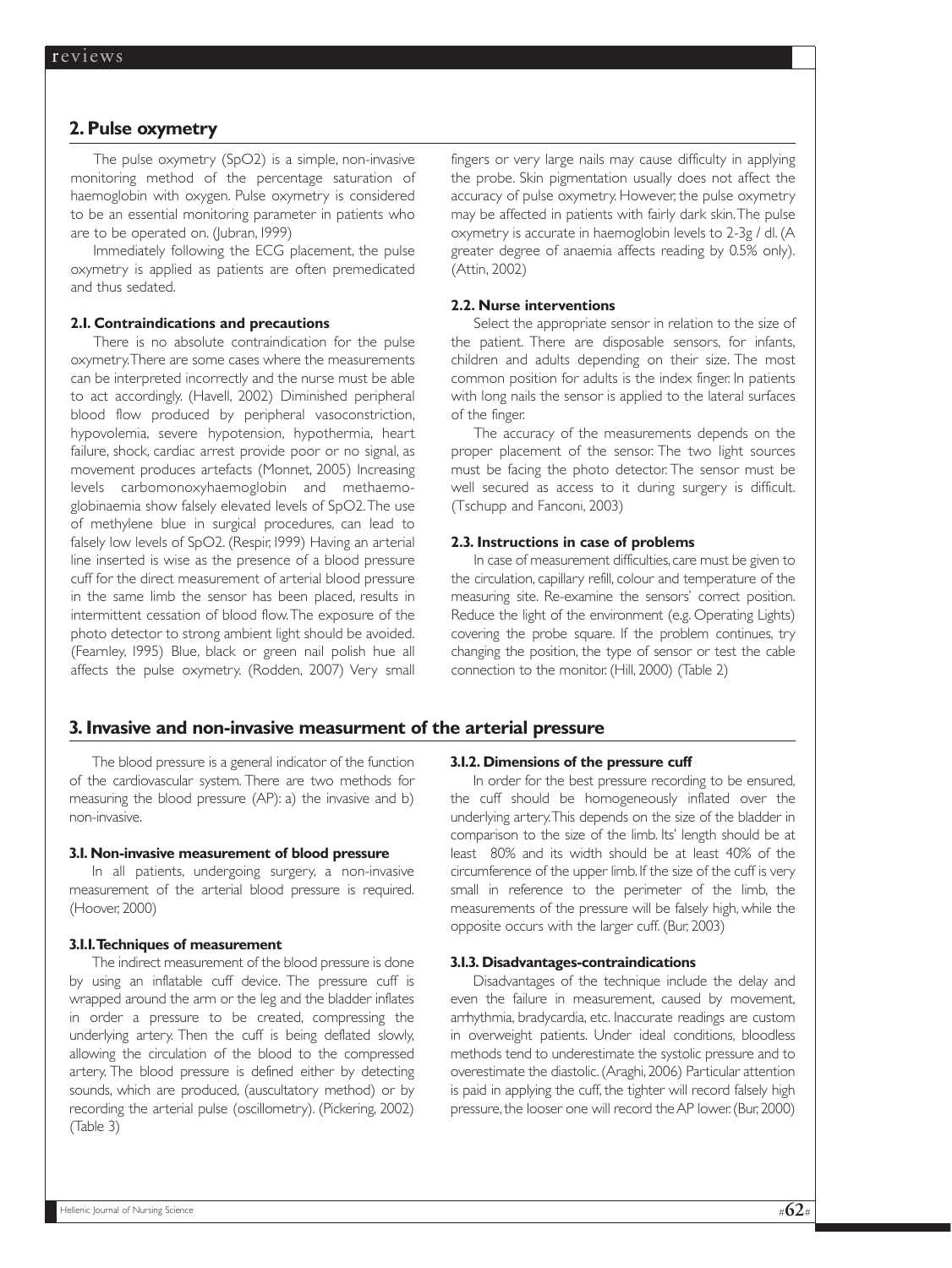The cuff should not be placed at the same with the intravenous line limb, because the flow is interrupted during measurement, while blood reciprocates in the infusion line. Also, the pulse oxymeter is not placed at the same limb with the pressure cuff, because the tracing ceases during pressure measurement.

### **3.2. Invasive measurement of the blood pressure (AP)**

The invasive measurement of AP requires the cannulation of a peripheral artery and provides a beat by beat reading of the blood pressure. Indications for the cannulation of the peripheral artery are the accurate and the continuous monitoring of blood pressure, the continuous monitoring of the response to vasoactive drugs and the frequent arterial blood sampling for the measurement of the arterial blood gases.

### **3.2.1. Puncture sites for the placement of the arterial catheter**

The puncture sites for the placement of the arterial catheter depend on the surgical procedure and on the anaesthesiologists' preference. The right radial artery is the most commonly selected position for the cannulation because the vessel is superficial and easily accessible, it accepts retrograde blood flow from the ulna artery and the accuracy of the recordings is not affected by the manipulations done for the internal mammary grafting. Arterial access follows the venous one. (Mignin, 2006)

#### **3.2.2. General precautions for vascular access**

The following recommendations are applied during the placement of vascular catheters:

The hands must be washed before the placement of the vascular catheter. Protective gloves must be used in all cannulations. Surgical gown and protective glasses are not necessary, unless droplets of blood are expected to be spilled. These measures do not reduce the incidence of sepsis, associated with the catheters. The recapping and removal of the needle from a syringe by hand are avoided. The sharp objects are put immediately after their use in a special plastic container. (Rossoll, 1999)

## **4. Pulmonary artery catheter**

In the late 70's HJG Swanz and W. Ganz developed a special catheter which carried at the end an air cuff, which enabled it to be driven by the blood flow to the pulmonary artery.

Despite the initial widespread use of the catheter, nowadays it is not generally recommended.The pulmonary catheter plays a central role in the management of high risk patients. (Kaluski, 2003)

The cannulation of the pulmonary artery is usually done after the induction of anaesthesia, or depending on

#### **3.2.3. Measurement System**

After the placement of the arterial catheter, the catheter is connected with the system, which includes heparin solution pressurized to 300 mmHg, a flush device, stopcocks, tubing and a transducer.

To ensure accuracy of the hemodynamic values obtained from the transducer system, the nurse must level, zero and check the mechanics of the system.

Levelling is performed to eliminate the effects of hydrostatic pressure on the transducer. The transducer should be in level with the right atrium (at the point where the midaxillary line meets the 4th intercostal space). The levelling should be done prior to zeroing and calibration, before and after connecting the pressure system to the patient and after any significant changes in patient's haemodynamic variables. (Duffy-Gross, 1997)

Zeroing is performed to eliminate the effects of the atmospheric pressure on the transducer.Zeroing should be performed before and after connecting the pressure system to the patient, after any levelling, and whenever there is a significant change in the hemodynamic variables. (Ahrens, 1995)

Wave test (square wave), is a quick flush of the cathetertube system, done to determine if the monitoring system can accurately reproduce patient's cardiovascular pressures. It identifies problems such as: air bubbles, kinking in the tubing, loose connections, catheter potency, length etc. (Ghee, 2001) (Table 4.5)

#### **3.2.4. Complications of the arterial pressure measurement**

Air embolism can occur when the tubes and the transducer are not thoroughly flushed before connected with the arterial catheter. If the connections are loose or the catheter is dislodged there may be severe loss of blood. Imprecise measurements of pressure occur from a wrong placement of the pressure's transducer, if the zeroing isn't accurate, if there are air bubbles in the system. Dumping of the waveform occurs when the tip of the probe touches the inner surface of an artery or when blood clot is formed, when the probe bends or if air is in the system. Infection can occur, unless an aseptic technique is followed or if there are. (Ahrens, 1995; Ghee, 2001; Beate, 2000)

the clinical status of the patient it is done so in advance.

#### **4.1. Central venous access**

The accessing sites for the insertion of the pulmonary artery of the catheter are multiple. The choice of the position depends on the type of the surgery and on individual preferences.The right internal jugular vein is the most commonly central access site in the cardiosurgical patients, because it is easily accessible and leads directly into the right atrium. The left internal jugular vein is the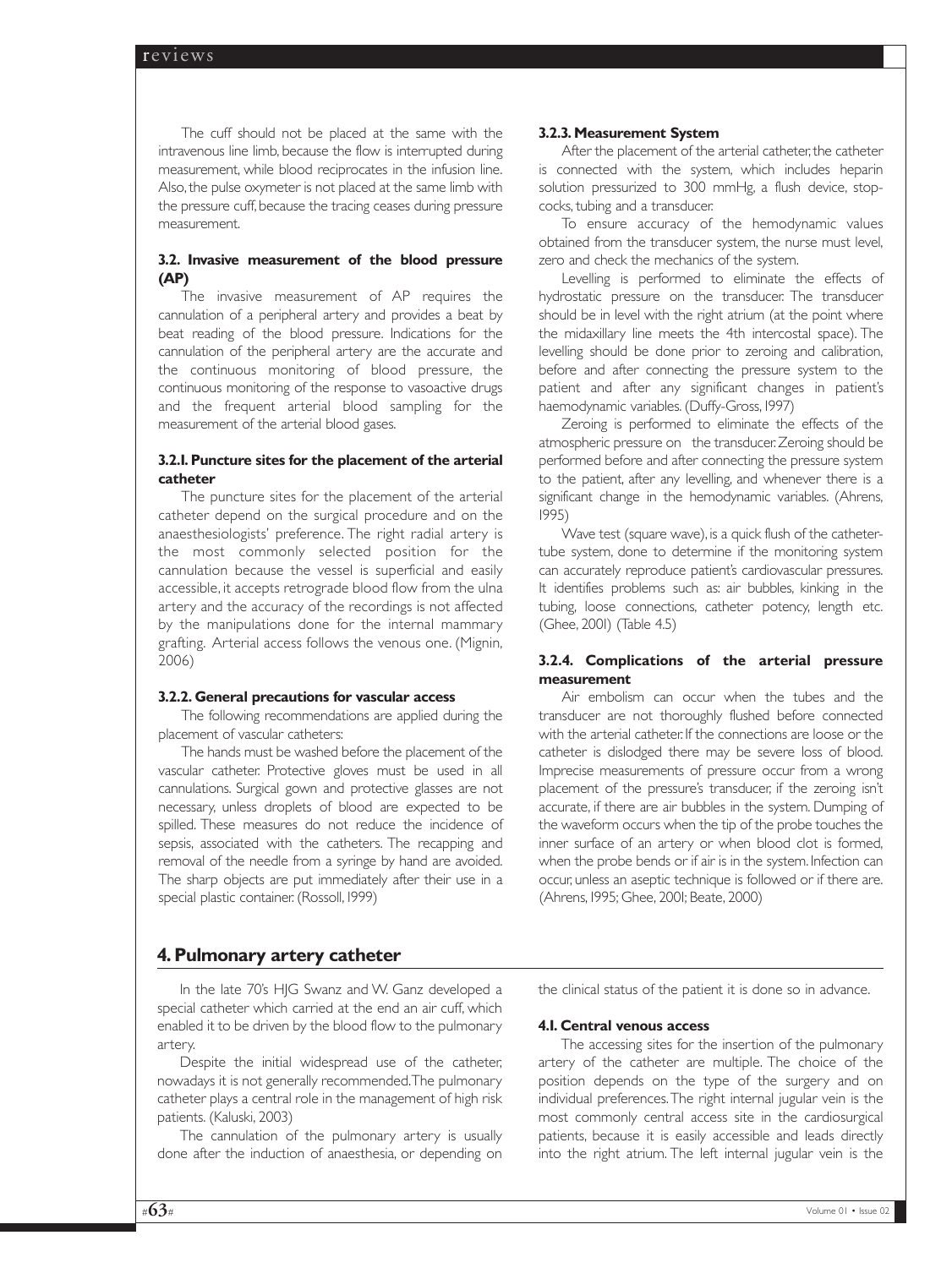most common alternative choice. (Hocking, 2002)

#### **4.2. Basic characteristics of the catheter**

The pulmonary artery catheter is a flexible catheter of multiple lumens, carried by the blood flow to the pulmonary artery.There are usually four ports:

The proximal port is approximately 25cm from the tip of the catheter. It lies in the right atrium when in place and measures the central venous pressure (if linked to the pressure's tranducer). It can be used for the infusion of IV solutions or drugs, for blood sampling, for the injection of cold solution of known volume for the measurement of the cardiac output. It is coded with a blue colour.

The distal port is known as the lumen of the pulmonary artery. It measures the pulmonary artery and wedge pressure. It can be used for the sampling of the mixed venous blood but should never be used for injections. It is coded with yellow colour. (Pinsky, 2007)

The thermistor is a lumen at the end of the catheter. It connects the pulmonary catheter with the monitor for the measuring of the cardiac output. A special wire transmits the temperature of the blood. It is yellow coloured and carries a red adaptor.

The balloon port is located at about Icm from the tip of the catheter. When the balloon is inflated with approximately 0,8 -1,5 cc air, it wedges in the pulmonary artery to give a wedge tracing. The balloon is always inflated with air and never with liquid.When deflated, turn the stop-cock to the off position and leave the syringe connected to the port. It is red coloured. (Rogers, 1999)

#### **4.3. Introduction of pulmonary catheter**

Before the introduction of the pulmonary catheter the surgical table is placed in a Trendelemburg position at an angle of 15o -20o in order for the pulmonary valve to be at a higher level. (Szaho, 2003) The pulmonary artery catheter is inserted through an introducer which has been placed in the right internal jugular vein.The proximal port is connected to the pressure measuring system.When the PA catheter enters by 20 cm, namely at the junction of the superior cava vena and the right atrium, the balloon is inflated to head in the direction of the right ventricle and the tricuspid valve. The balloon's inflation allows the catheter to flow from the right ventricle (30-35cm) to the pulmonary artery (40-45 mm).

During the introduction of the catheter the ECG must

#### **5.Transesophageal echocardiography**

The transesophageal echocardiography is a bloodless method of haemodynamic monitoring. It provides valuable information about cardiovascular anatomy, myocardial and valvular function and various haemodynamical abnormalities. (Click,2000) It contributes increasingly more and more in the better assessment of the patients, affecting their treatment either from the anaesthesiology or from the surgical side.

be continuously monitored. The waveform of the arterial pressure and the pressure recording from the cavities, from which the tip of the pulmonary catheter passes, must be also continuously monitored. The constant monitoring of the waveform determines the terminal position of the catheter. (Mathews, 2007;Amin, 1993) (Table 4, 6)

#### **4.4. Measurement of the parameters**

Through the pulmonary catheter the following parameters will be measured: the cardiac output and the saturation of mixed venous blood.

#### **4.4.1. Measurement of the cardiac output**

For the measuring of the cardiac output with the thermodilution technique, a bolus of cold or room temperature injectate is given rapidly (2-4 sec) through the proximal port of the catheter.This bolus of cold injectate produces a variation in pulmonary artery blood temperature which can be sensed by the thermistor and is dependent on right ventricular output at the time of injection. For each assessment of the cardiac output three successive measurements are recorded. (Renner, 1993)

The cardiac output (CO) is more accurate when the solution's volume is 10ml and its temperature 0oC. (Boldt, 1994) (Table 6)

Monitors of new generation are capable of measuring the cardiac output from the invasive arterial pressure recording, analysing its waveform. The cardiac output appears by multiplying the pulse rate and the estimated stroke volume, as determined by the pressure waveform.

### **4.4.2. Measurement of the saturation of the mixed venous blood (SVO2)**

Another function of the pulmonary catheter is the calculation of the O2 consumption by recording the O2 saturation of the mixed venous blood.The determination of SVO2 is done by taking a sample of blood from the pulmonary artery catheter when wedged or through a special catheter, which bears a special fibber channel for continuous determination of the saturation. (Surum, 2004)

The sampling of mixed venous blood is done after discarding the initial 5 ml of blood rich in heparin.Then, a 2.5 ml syringe is applied and 1 ml of blood is aspirated.The aspiration should be done slowly at all times. In this way, mixing of the mixed venous blood with oxygenated blood from the pulmonary circulation is avoided. (Rossoll, 1999) (Table 6)

(Couture, 2000) 5.1. Probe

A main care of the nurse is the maintenance and the storage the probe. The transducer is very sensitive and in order to avoid any damage special attention is required during its use. Great attention must also be paid during the introduction in the oesophagus,where it must be in a neutral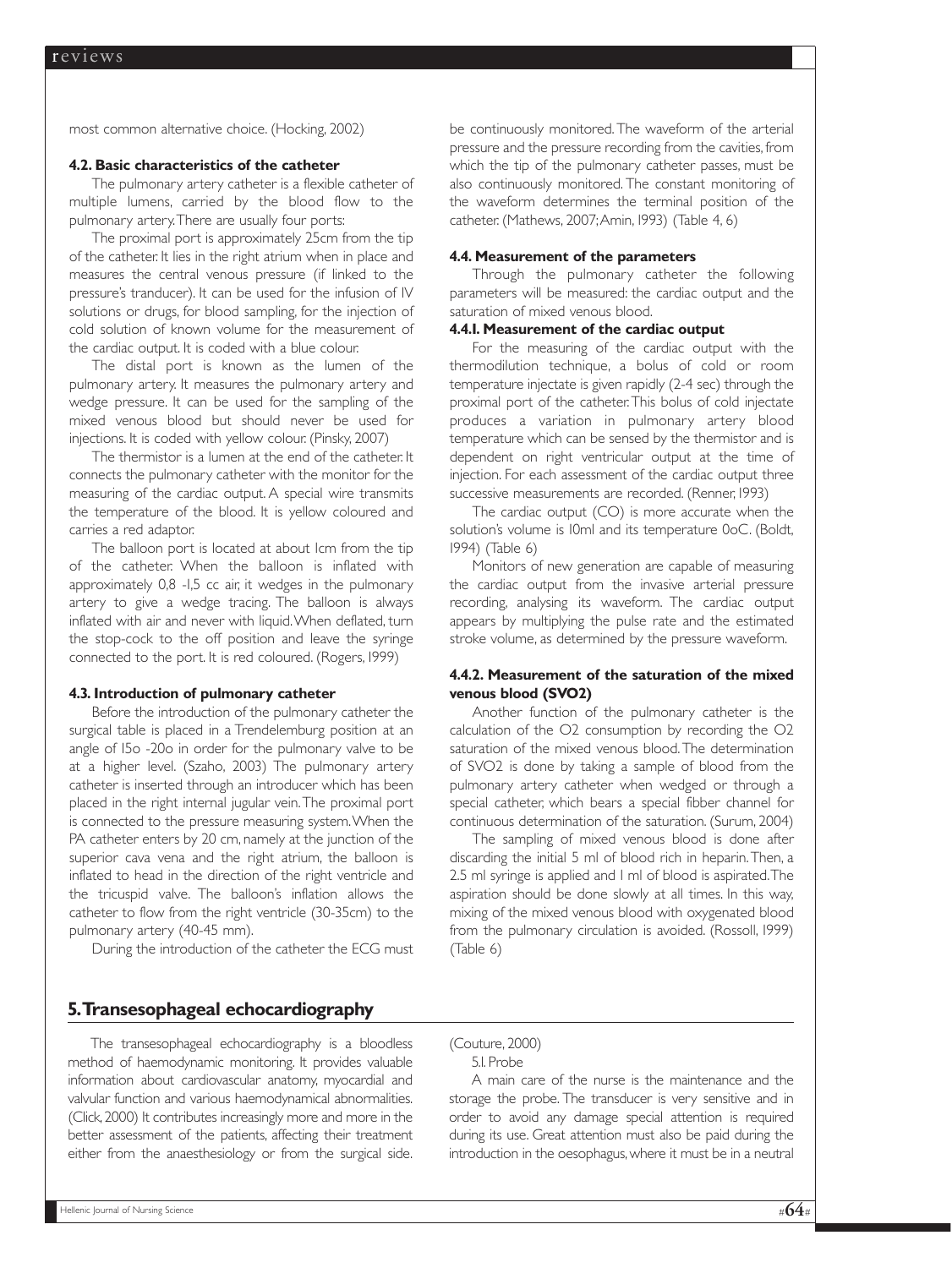position; unlocked and any unnecessary manipulations must be avoided. The manufacturer's instructions, regarding the disinfection, must be also followed, in order to avoid contamination.

Before the introduction of the probe at the oesophagus, a careful check at the outer lining must be done for possible damage, deficits and cuts from bites so to avoid mechanical, thermal or electrical damage to the patient. Recognize any contraindications. At the same time, check whether the probe's handler operates and is in the unlocked position.Also, in accordance with the manufacturer's recommendations, a sterile transparent cover is placed over the probe (an additional precaution in order to avoid infection).

The introduction of the probe in a patient with anaesthesia is technically easier.The head of the patient must be placed in middle and slightly flexed position.The tracheal tube should be positioned in one of the angles of the mouth, so that there is enough space for the introduction of the

probe.The oral cavity and at the condition of the teeth are checked.The placement of endoscopic airways will prevent an abrasion at the probe from the teeth.The flexible edge of the probe is lubricated with lidocaine gel, it is introduced and then it is headed blindly in the middle line of the rear part of the pharynx.At the same time the lower jaw is lifted upwards. Often, the use of the laryngoscope is necessary for the introduction of the probe in the oesophagus.(Papadopoulos, 2005)

After each use, the probe is checked for damages, is then washed with water and enzymic detergent for the removal of secretions and is then put in a special disinfectant solution. Through this process viral and bacterial organisms are destroyed.

At the end of this process, the endoscope is washed with distilled water and it is dried well. At its edge a protective sponge cover is placed. It is hanged for storage. (Taillefer, 2002) (Table 7)

### **6. Conclusion**

The advent of Anaesthesiology was inevitable and was done not only thanks to knowledge and the progression of modern technology,but also in a large part due to specialized nursing care.

The anaesthesia nurse is a valuable and skilful partner of the anaesthesiologist, works on models of expert nursing care by providing optimal quality services for the greater safety of the cardiac surgical patient.

| <b>OPERATIVE PREPARATION</b><br>Equipment • ECG monitoring device (monitor) • Defibrillator • Intraaortic pump (if requested)<br>· Single use adhesive electrodes (8 orl2)                       |                                                                                                                                                                                                                                                                   |
|--------------------------------------------------------------------------------------------------------------------------------------------------------------------------------------------------|-------------------------------------------------------------------------------------------------------------------------------------------------------------------------------------------------------------------------------------------------------------------|
| <b>PROCEDURE</b>                                                                                                                                                                                 | <b>RATIONALE</b>                                                                                                                                                                                                                                                  |
| Please check the monitor, connect to mains supply                                                                                                                                                | Power failure                                                                                                                                                                                                                                                     |
| Check all ECG cables                                                                                                                                                                             | May be damaged, kinked                                                                                                                                                                                                                                            |
| Monitor's calibration                                                                                                                                                                            |                                                                                                                                                                                                                                                                   |
| Set the monitor in order to enable continuous<br>recording of leads II and V5, possibility of I2 lead<br>ECG monitoring and possibility of automated<br>analysis of ST space in relation to time | Leads II and V5 help for the diagnosis of complex arrhythmias, myocardial<br>ischemia. ST space analysis for diagnosis of ischemia                                                                                                                                |
| Set monitor device so that the sound of QRS can<br>be heard                                                                                                                                      | Change in rhythm to be detected                                                                                                                                                                                                                                   |
| Connect the 5 lead cables                                                                                                                                                                        | Electrodes coded with different colours Red for the right shoulder .<br>Yellow for the left shoulder . Black on the right leg . Green on the left<br>leg • White for the precardial electrode Application site initials shown on<br>cable ECG (RA, RL, LA, LL, V) |
| Place 3 lead cables of a defibrillator                                                                                                                                                           | The cardiac surgical patients have a high possibility of dangerous to life<br>arrhythmias                                                                                                                                                                         |
| Place 5 lead cables ready to connect to intraaortic<br>pump (if is requested by the anaesthesiologist)                                                                                           | Placed in reoperations and high risk patients, where there is a possibility<br>of mechanical support after the cardiopulmonary bypass.                                                                                                                            |

## **Table 1. Electrocardiogram monitoring to the cardio surgical patient**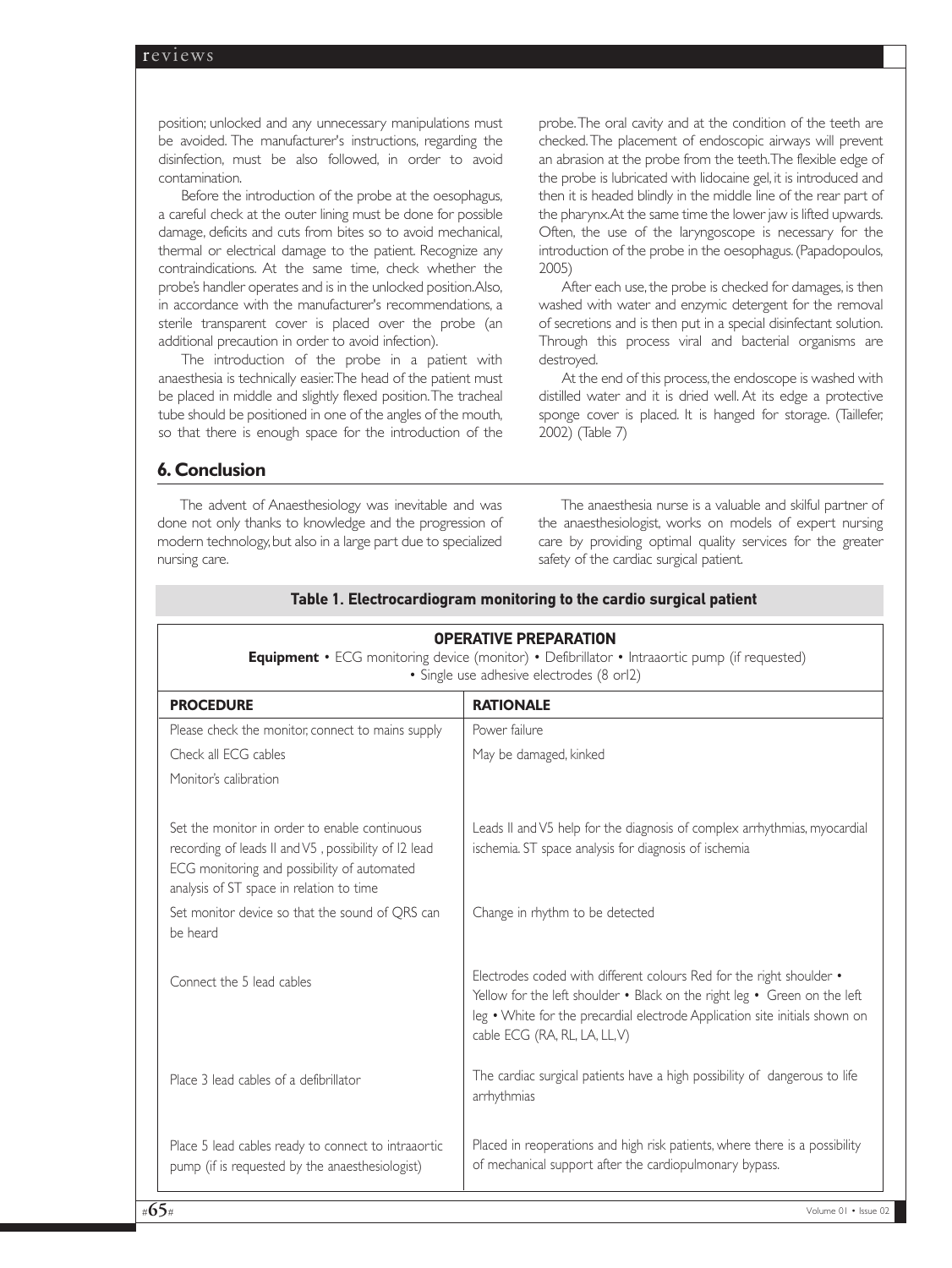## **PREOPERATIVE PREPARATION**

| <b>PROCEDURE</b>                                                                       | <b>RATIONALE</b>                                                                                                                                     |
|----------------------------------------------------------------------------------------|------------------------------------------------------------------------------------------------------------------------------------------------------|
| Apply the electrodes pads to dry skin                                                  | Minimize the resistance                                                                                                                              |
| Do not use electrodes pads which the conduct<br>gel is dried out                       | Creates strong resistance                                                                                                                            |
| Use induction cream - gel                                                              | The conductive gel lowers the skin's electrical and permits good<br>electrical contact                                                               |
| Place the electrodes over bony rather than in<br>areas with loose skin                 | Loose skin can create contraction artefacts                                                                                                          |
| Seal the electrodes dry                                                                | Artefacts - detachment                                                                                                                               |
| Place 3 electrodes pads in the right shoulder or<br>5 if is requested intraaortic pump | The two electrode pads are connected with the monitor, one with the<br>defibrillator and the other two will be connected to the intraaortic<br>pump. |
| Place 2 electrodes in the left shoulder or 3 if<br>requested intraaortic pump.         | One electrode pad is connected to the monitor, the other with the<br>defibrillator and the third will link to the intraaortic pump                   |
| Place 3 or 5 electrodes pads if is requested<br>intraaortic pump                       | Two pads connected with the monitor, the other with the defibrillator<br>and the other two will be connected with the intraaortic pump.              |

## **Table 2. Apply pulse oxymetry**

| <b>PROCEDURE</b>                                                                                                                                                                                                                                                   | <b>RATIONALE</b>                                                                                                                                                                                                                  |
|--------------------------------------------------------------------------------------------------------------------------------------------------------------------------------------------------------------------------------------------------------------------|-----------------------------------------------------------------------------------------------------------------------------------------------------------------------------------------------------------------------------------|
| Connect the device to mains supply                                                                                                                                                                                                                                 |                                                                                                                                                                                                                                   |
| Open the device and wait for the automatic<br>control                                                                                                                                                                                                              |                                                                                                                                                                                                                                   |
| Set audio alarms<br>Select the appropriate sensor in relation to the<br>size of the patient and the site of application<br>Remove any nail polish or dry blood<br>Apply the sensor to the position selected. To<br>ensure the accuracy of the measurements the two | The pitch of the tone lowers according to SpO2 level<br>Disposable sensors for neonates, children and adults, finger, nose<br>and earlobes<br>Imprecise measurements<br>The most common position in the adult is the index finger |
| light sources should be opposite to the photo<br>detector                                                                                                                                                                                                          | It reduces the degree of movement but also prevents the light                                                                                                                                                                     |
| Fix the sensor safely around the finger<br>Wait a few seconds for the analyser to detect the<br>pulse and to calculate the oxygen saturation<br>Check the waveform<br>Check the emergence of digital reading of SpO2<br>and pulse frequency pulse                  | source surroundings (Operating headlights) to affect the accuracy<br>of the analyst<br>Any digital reading has no sense in the absence of a waveform                                                                              |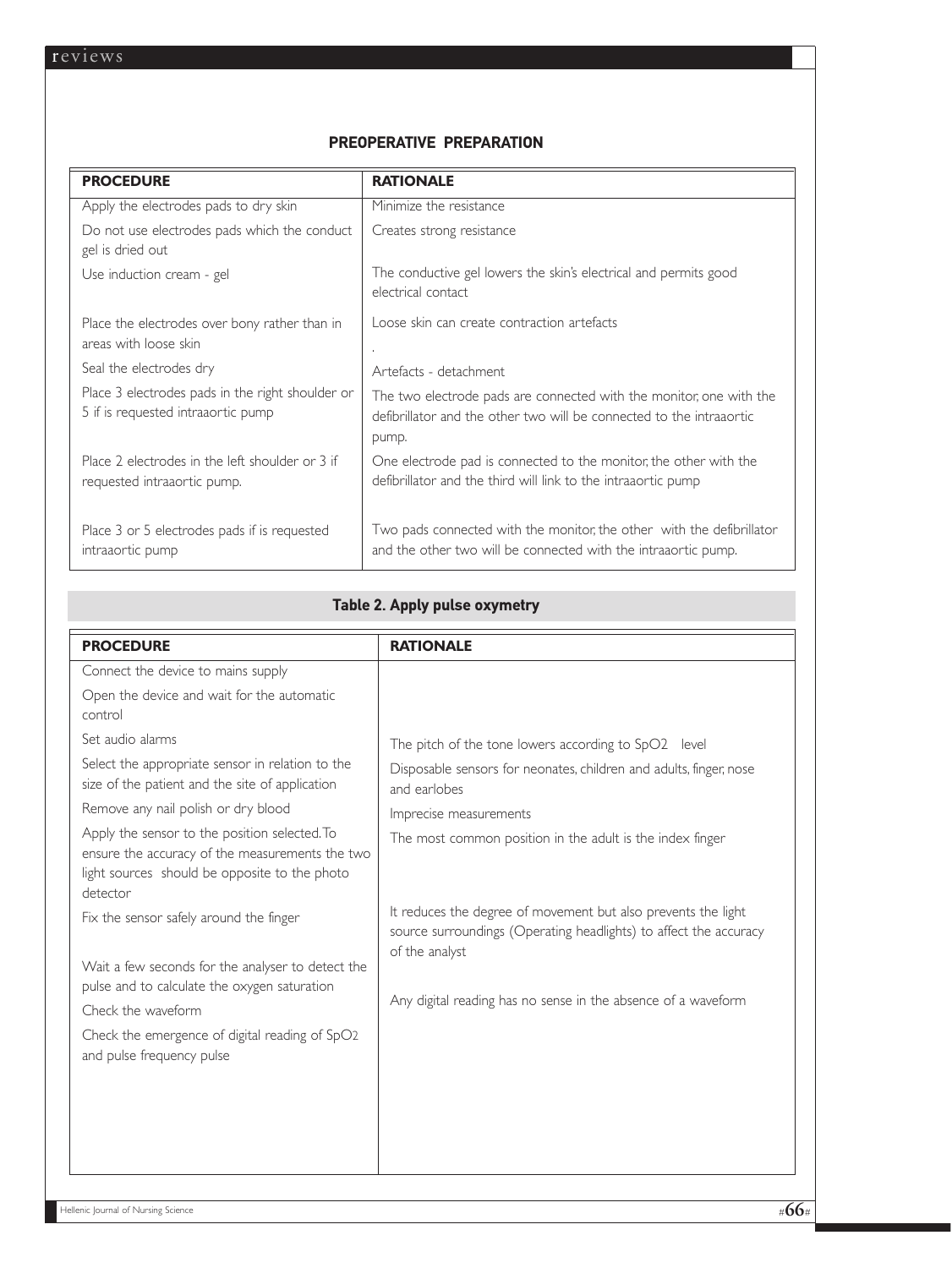### **Table 3. Non-invasive pressure monitoring**

## **SELECTION OF BLOOD PRESSURE CUFF**

The width of blood pressure cuff should be about 40% of the limb perimeter

The length of blood pressure cuff should be approximately 80% of the limb perimeter. It is about twice the width of the proposed

## **PROCEDURE**

Turn the oscillometry device on.

Choose the appropriate size of the cuff depending on the size of the patient

Level the cuff so as for its' longitudinal axis to be parallel to the longitudinal axis of the arm

Apply the cuff around the arm, over the brachial artery

The cuff should be neither too tight nor too loose

### **Table 4. Preoperative preparation for arterial line and pulmonary catheter**

The basic principles concerning the preparation of equipment and surgical room apply both for cannulation the arterial and the introduction of the pulmonary artery catheter and for they will be analysed together **PREPARATION OF NECESSARY EQUIPMENT** Use aseptic technique for the all procedure

| <b>PROCEDURE</b>                                                                | <b>RATIONALE</b>                                                                                          |
|---------------------------------------------------------------------------------|-----------------------------------------------------------------------------------------------------------|
| <b>Pressure System</b>                                                          |                                                                                                           |
| Heparin solution of 5000 units in 1000 ml of<br>normal saline                   | Heparin solution composition follows the individual hospital regime                                       |
| A continuous flush device with double tranducer<br>and extension pressure tubes | Need for double tranducer if simultaneous measuring of AP<br>and PAP                                      |
| Pressurize the solution at 300 mmHg                                             | A continuous flush device is required to prevent clot formation in<br>the catheter and remove air bubbles |
| <b>Trolley for cannulation</b>                                                  |                                                                                                           |
| On the top of the trolley                                                       | On the bottom of the trolley:                                                                             |
| Artery catheters 18-20G                                                         | 3 lumen, 4 lumen central venous catheters, introducer,                                                    |
| Antiseptic solution                                                             | Swan-Ganz catheter                                                                                        |
| Adhesive tape                                                                   | Sterilised gloves                                                                                         |
| Benzoate solution                                                               | Sterilised dressings                                                                                      |
| Sutures                                                                         | Sterile jugular set (dressings, tools for the cannulation of                                              |
| Surgical blades                                                                 | internal jugular vein)                                                                                    |
| Guide wire                                                                      |                                                                                                           |
| Sterile adhesive dressing                                                       |                                                                                                           |
| Special container for sharp objects                                             |                                                                                                           |
| Lidocaine 2% for local anaesthesia                                              |                                                                                                           |
| Heparinized flush syringes                                                      |                                                                                                           |
|                                                                                 |                                                                                                           |
|                                                                                 |                                                                                                           |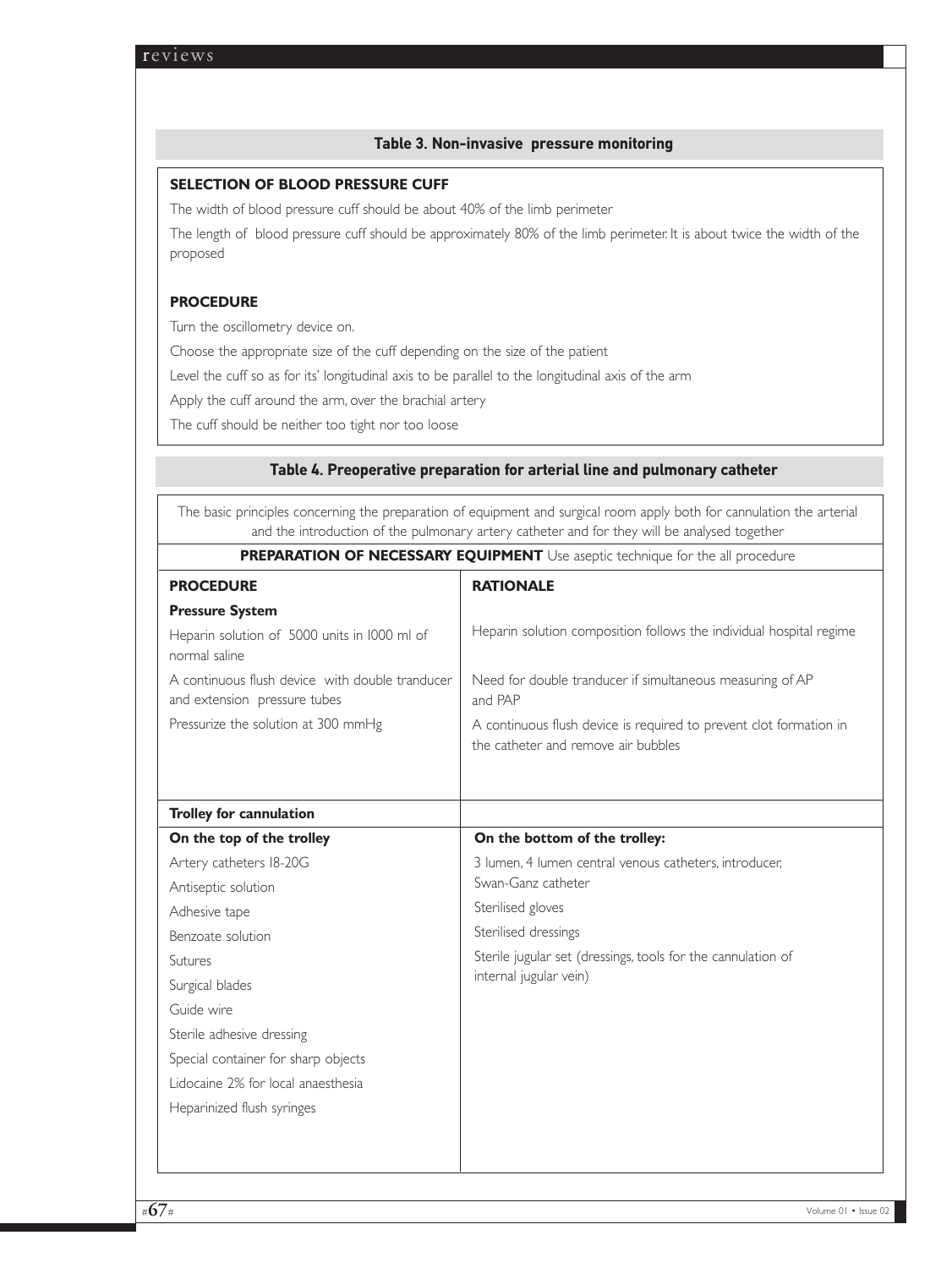## **PREPARATION OF THE SURGICAL ROOM**

| <b>PROCEDURE</b>                                                                                                          | <b>RATIONALE</b>                                                                                                                 |
|---------------------------------------------------------------------------------------------------------------------------|----------------------------------------------------------------------------------------------------------------------------------|
| Check electrical equipment. Check the connections<br>and the condition of the cables                                      | For patient and personal safety                                                                                                  |
| Connect the cables of the monitoring device to<br>the transducers                                                         | For the transmission of the signal                                                                                               |
| Open the monitor's screen and calibrate the<br>system                                                                     |                                                                                                                                  |
| Select the appropriate pressure scale                                                                                     | Required to display the waveform and accurate decision-pressure                                                                  |
| Ensure that monitor alarms are on at all times                                                                            | Better security                                                                                                                  |
| Level the transducer to the right atrium (at the<br>point where the midaxillary line meets the 4th<br>intercostals space) | Falsely low pressure readings if the transducer is higher than this axis.<br>The opposite if the transducer is placed lower      |
| Ensure secure connections                                                                                                 | For any leakage of the system pressure                                                                                           |
| Continuously flush the system for air bubbles                                                                             | All bubbles must be removed to ensure the accuracy of transducer<br>Zeroing is performed to eliminate the effects of atmospheric |
| Correctly zero the transducer                                                                                             | pressure on the transducer                                                                                                       |

## LEVELING - ZEROING **Leveling**

| <b>PROCEDURE</b>                                                                                | <b>RATIONALE</b>                                                                                                                                                                                                                                                                                                                                      |
|-------------------------------------------------------------------------------------------------|-------------------------------------------------------------------------------------------------------------------------------------------------------------------------------------------------------------------------------------------------------------------------------------------------------------------------------------------------------|
| Ensure that the transducer is securely attached                                                 | To keep the transducer from falling on the floor                                                                                                                                                                                                                                                                                                      |
| Locate correct level (the point where the<br>midaxillary line meets the 4th intercostals space) | Accuracy of the measurements                                                                                                                                                                                                                                                                                                                          |
| Place the stopcock(air-fluid interface) of the<br>transducer level with the phlebostatic axis   | The pressures recorded using this as a zero reference level. If the<br>transducer is lower there is added hydrostatic pressure on the air-<br>fluid interface, which causing an error high pressure reading.<br>Conversely, occurs when the tranducer is higher than the hydrostatic<br>pressure is lower in stopcock which causes error low pressure |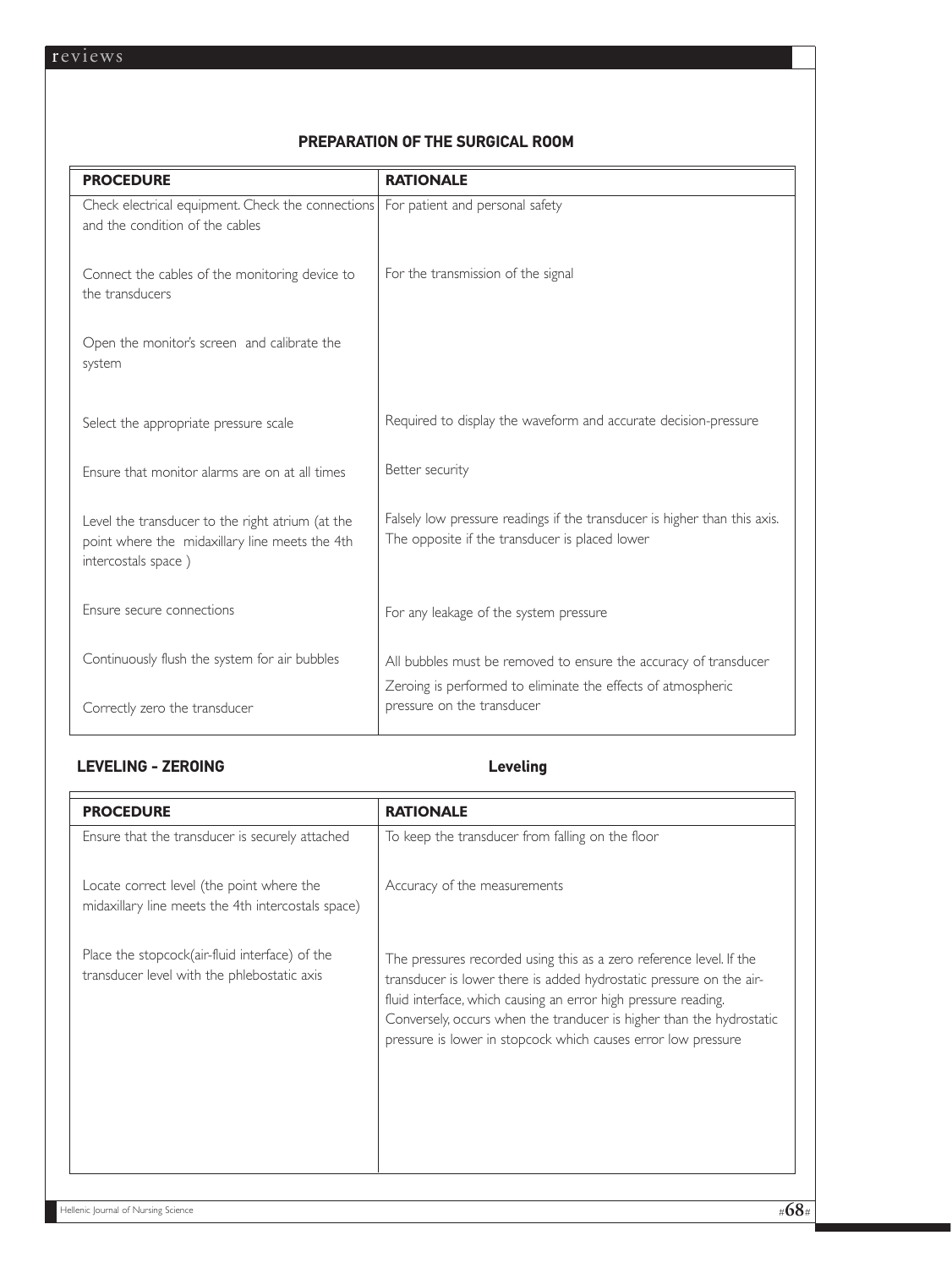## **LEVELING - ZEROING Zeroing**

| <b>PROCEDURE</b>                                                                                                              | <b>RATIONALE</b>                                                      |
|-------------------------------------------------------------------------------------------------------------------------------|-----------------------------------------------------------------------|
| Before zeroing, check that transducer is correctly leveled                                                                    | For precise measurements                                              |
| Remove vent cap from stopcock. Keep cap clean                                                                                 |                                                                       |
| Open the stopcock to air                                                                                                      | Subjects the system to the atmospheric pressure                       |
| Press the "zero" button on the monitor                                                                                        | To eliminate the effects of atmospheric pressure in the<br>transducer |
| Once the monitor indicates that zeroing has been<br>successful, close the vent port off the atmosphere and<br>replace the cap |                                                                       |

|                                                                | <b>RATIONALE</b>                                                                       |
|----------------------------------------------------------------|----------------------------------------------------------------------------------------|
| <b>PROCEDURE</b>                                               |                                                                                        |
| Fit an O2 mask to the patient                                  | Necessary because of the effect of premedication to the<br>respiration                 |
|                                                                |                                                                                        |
|                                                                |                                                                                        |
| Connect the patient with ECG monitor and pulse oxymetry        |                                                                                        |
| Ensure good iv access in place and connect with iv solution    | For medication if necessary                                                            |
|                                                                |                                                                                        |
| Review the point of catheterisation                            | Look for skin lesions, scars, wounds, swelling, in the presence<br>of vascular disease |
|                                                                |                                                                                        |
| Check the efficiency of the collateral circulation of the hand | Reduces the risk ischemia                                                              |
| with the Allen test                                            |                                                                                        |
| Place the limb in a supinated position                         | The artery moves at a more superficial position                                        |
| Clean the area with antiseptic solution                        | Reduce risk of infection                                                               |
| Locally infiltrate the point of insertion with Local           | Eliminate pain                                                                         |
| anaesthetic                                                    |                                                                                        |
| Assist the anaesthesiologist for the cannulation of artery     | Provide for the necessary equipment                                                    |
| Connect heparin syringe with extension                         |                                                                                        |
| Fix the catheter with sterile cover                            | Prevention of infection                                                                |
| Connect the catheter to the pressure transducer                | The transducer converts mechanical energy of the wave                                  |
|                                                                | pressure to electrical signal                                                          |
| Flush the catheter                                             | Cleanse the arterial line from blood remnants                                          |
| Rezeroe the transducer                                         |                                                                                        |
| Observe the wave                                               | It is the best way to ascertain the correct position of the                            |
|                                                                | catheter                                                                               |
| Read digital display of pressure                               |                                                                                        |
| Apply wrist plaster cast                                       | For better stabilization of the hand                                                   |
|                                                                |                                                                                        |
|                                                                |                                                                                        |
|                                                                |                                                                                        |
|                                                                |                                                                                        |

# **Table 5. Intraoperative preparation • potential arterial cannulation**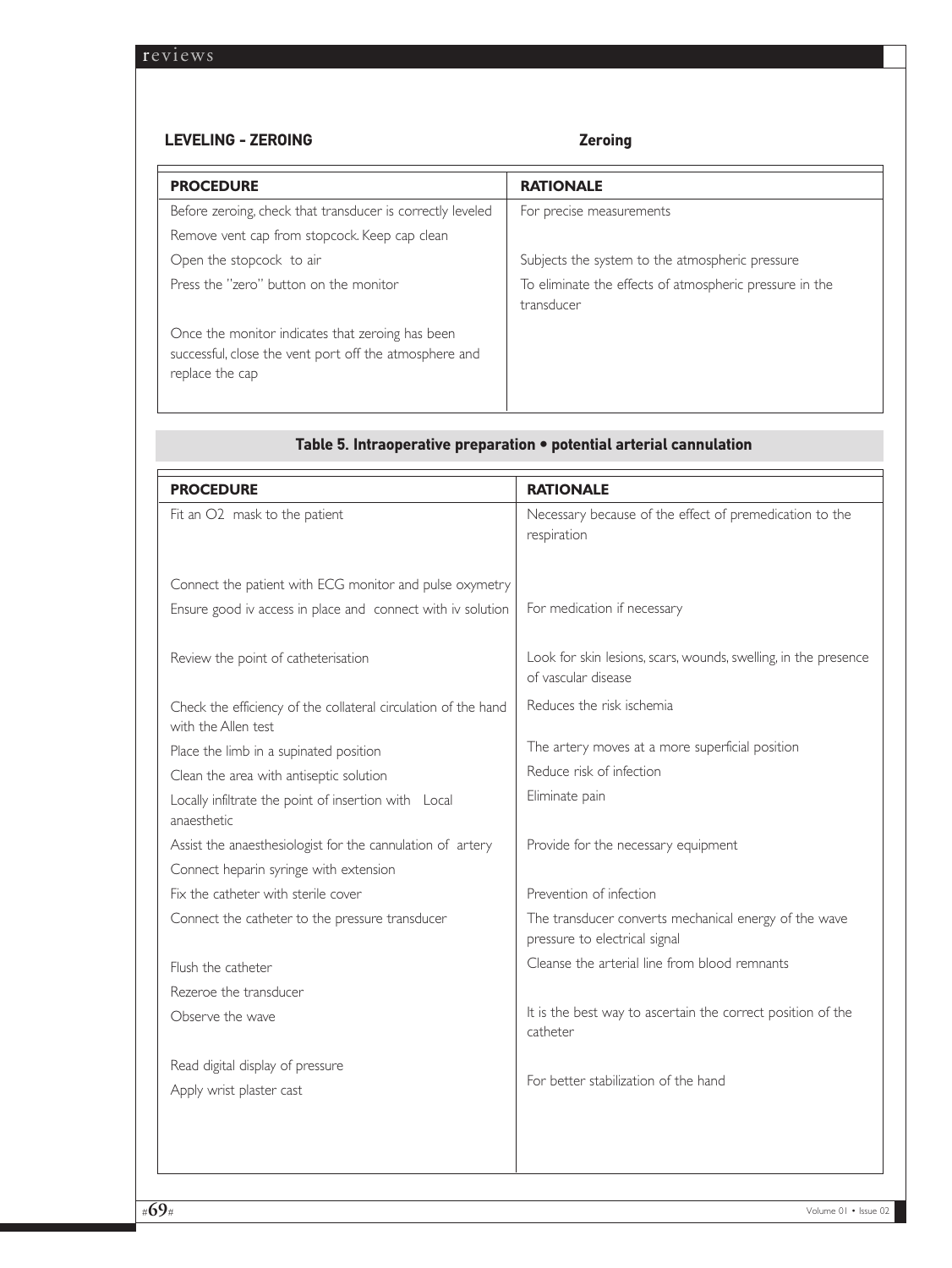## **OBTAIN ARTERY BLOOD SAMPLE**

| Equipment: 5ml syringe, heparinized syringe 2,5ml. |                                                       |
|----------------------------------------------------|-------------------------------------------------------|
| <b>PROCEDURE</b>                                   |                                                       |
| Wash hands                                         | Open the stopcock                                     |
| Wear gloves                                        | Aspirate Iml blood                                    |
| Remove the vent cap from stopcock                  | Close the stopcock                                    |
| Attach 5-ml syringe to stopcock                    | Remove the syringe                                    |
| Turn the stopcock open                             | Flush the system and the stopcock opening             |
| Discard the first 5ml of aspirate                  | Replace the cap                                       |
| Close the stopcock                                 | Remove air from the syringe 2,5 ml and send the blood |
| Attach 2,5ml heparin syringe                       | sample for analysis machine gas                       |

## **Table 6. Intraoperative preparation for pulmonary artery pressure monitoring**

| The first choice for central venous access is the right internal jugular vein. The cannulation of the pulmonary artery is<br>usually done after the induction of anaesthesia, and depending on the clinical picture of the patient and the possibility or<br>not to have peripheral intravenous line |                                                                                                                      |
|------------------------------------------------------------------------------------------------------------------------------------------------------------------------------------------------------------------------------------------------------------------------------------------------------|----------------------------------------------------------------------------------------------------------------------|
| <b>PROCEDURE</b>                                                                                                                                                                                                                                                                                     | <b>RATIONALE</b>                                                                                                     |
| Apply ECG monitor, a non-invasive blood pressure cuff,<br>pulse oximeter                                                                                                                                                                                                                             | There is risk of arrhythmia during the introduction of the<br>catheter                                               |
| Insert peripheral intravenous line and arterial line                                                                                                                                                                                                                                                 | Dispensing medicines if necessary                                                                                    |
| Turn the head in the opposite of the cannulation side                                                                                                                                                                                                                                                | The vein aligns with a straight line running from the earlobe<br>to the sternokleidomastoid contribution             |
| Place patient in a slight Trendelemburg position                                                                                                                                                                                                                                                     | For the vessels to be filled and the embolization risk                                                               |
| Assist the anaesthesiologist to wear sterile gloves and coat                                                                                                                                                                                                                                         |                                                                                                                      |
| Open the jugular set, maintain aseptic technique                                                                                                                                                                                                                                                     |                                                                                                                      |
| Give to the anaesthesiologist the catheters                                                                                                                                                                                                                                                          |                                                                                                                      |
| Give 2,5ml syringe, surgical blade and suture                                                                                                                                                                                                                                                        | The syringe will help locate the vein, the blade to open the<br>insertion site and the suture to secure the catheter |
| * Clean the insertion point with antiseptic solution                                                                                                                                                                                                                                                 |                                                                                                                      |
| * Cover the head and the area around the point of                                                                                                                                                                                                                                                    |                                                                                                                      |
| cannulation with sterile dressings                                                                                                                                                                                                                                                                   |                                                                                                                      |
| * Cannulate the vein with the technique selected and<br>introduce the catheter (introducer)                                                                                                                                                                                                          |                                                                                                                      |
| * Wear new sterile gloves, change the area dressings                                                                                                                                                                                                                                                 |                                                                                                                      |
| * Take the pulmonary artery catheter                                                                                                                                                                                                                                                                 |                                                                                                                      |
| * Put the sheath over the pulmonary catheter                                                                                                                                                                                                                                                         | Break in aseptic technique is the greatest cause infection                                                           |
| Check balloon tip, inflate with approximately 0,8-1,5 cc of air                                                                                                                                                                                                                                      | Balloon may be ruptured                                                                                              |
| Flush each port of the PA catheter separately                                                                                                                                                                                                                                                        | Ensure patency and integrity of the catheter                                                                         |
| * Promote the PA catheter into the introducer for about                                                                                                                                                                                                                                              |                                                                                                                      |
| 20cm and secure it                                                                                                                                                                                                                                                                                   |                                                                                                                      |
| * Fix the introducer and the 3-lumen with a skin suture                                                                                                                                                                                                                                              |                                                                                                                      |
| Maintain sterility of plastic sleeve over catheter                                                                                                                                                                                                                                                   |                                                                                                                      |
| Flush each port of the introducer and of the 3-lumen<br>catheter                                                                                                                                                                                                                                     |                                                                                                                      |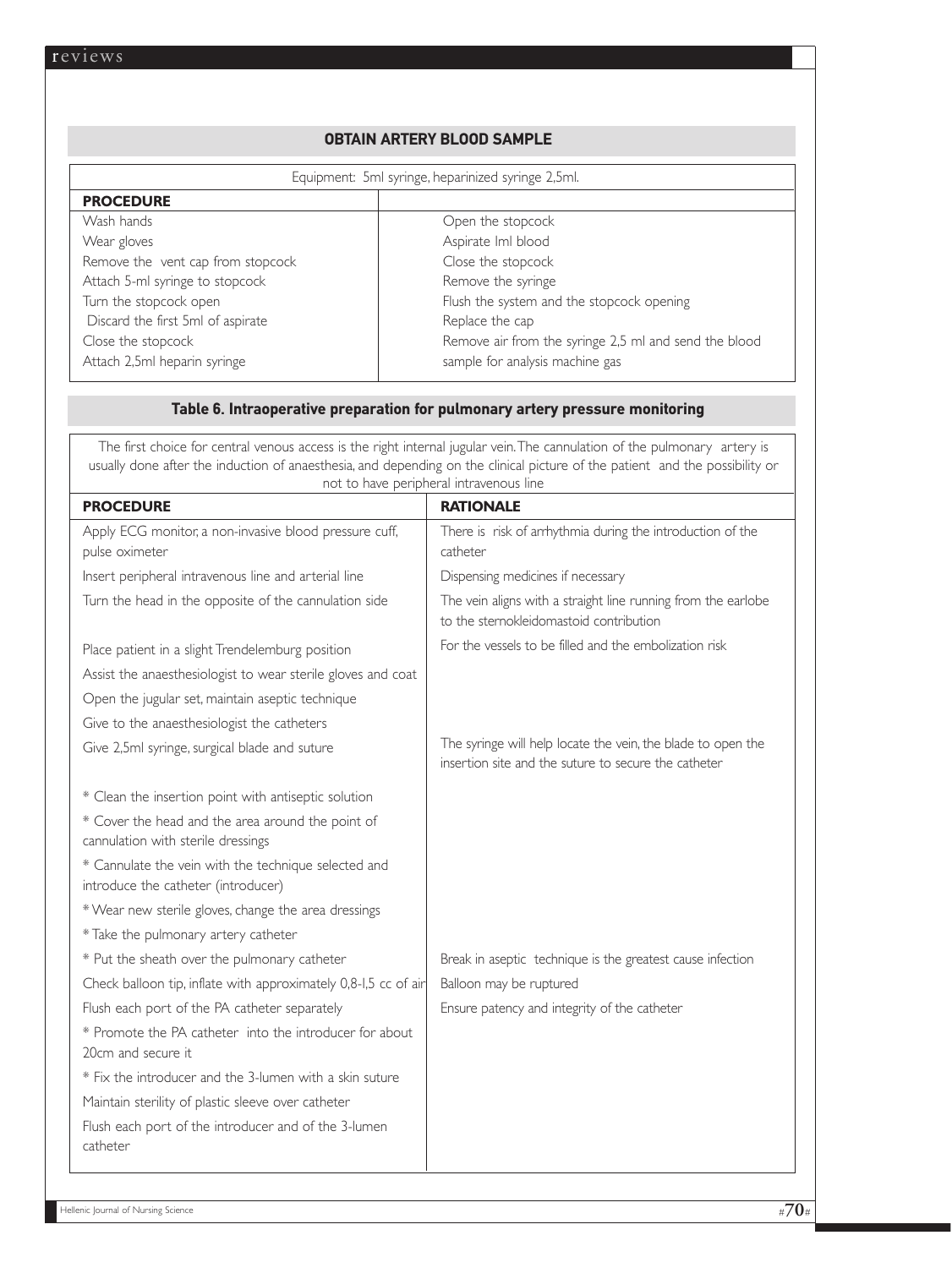| Waveform site and appearance change as the catheter                                           |
|-----------------------------------------------------------------------------------------------|
| advances its way to the pulmonary artery                                                      |
| Ventricular dysrhythmias may occur when the tip of the<br>catheter enters the right ventricle |
|                                                                                               |
| Thus the balloon can not rise by mistake                                                      |
|                                                                                               |

## **MEASUREMENT OF CARDIAC OUTPUT**

Equipment: Filled syringe 10ml with sodium chloride solution or dextrose 5%

### **PROCEDURE**

Remove the tap of the stopcock at the proximal port

Attach 10ml syringe of cold injectate or room temperature

Press the button <<CO>> on the monitor

Administer the injectate rapidly through the proximal catheter port

Close the stopcock

Look at the digital recording to monitor

## **OBTAIN BLOOD SAMPLE OF MIXED VENOUS BLOOD**

Collection material: 5ml syringe , heparinized 2,5 ml syringe, sterilized cap

#### **PROCEDURE**

Wash hands Wear non sterile gloves Remove the cap of the distal PA catheter port Attach 5ml syringe Open the stopcock Discard the first 5ml of aspirate Close the stopcock

Attach the 2,5 ml heparin syringe Open the stopcock again Gently aspirate Iml blood sample over one minute Close the stopcock and remove syringe Ενεργο Flush stopcock port Καλύψ Replace the cap Remove any air from the 2,5 ml syringe and send the mixed venous blood sample for blood gas analysis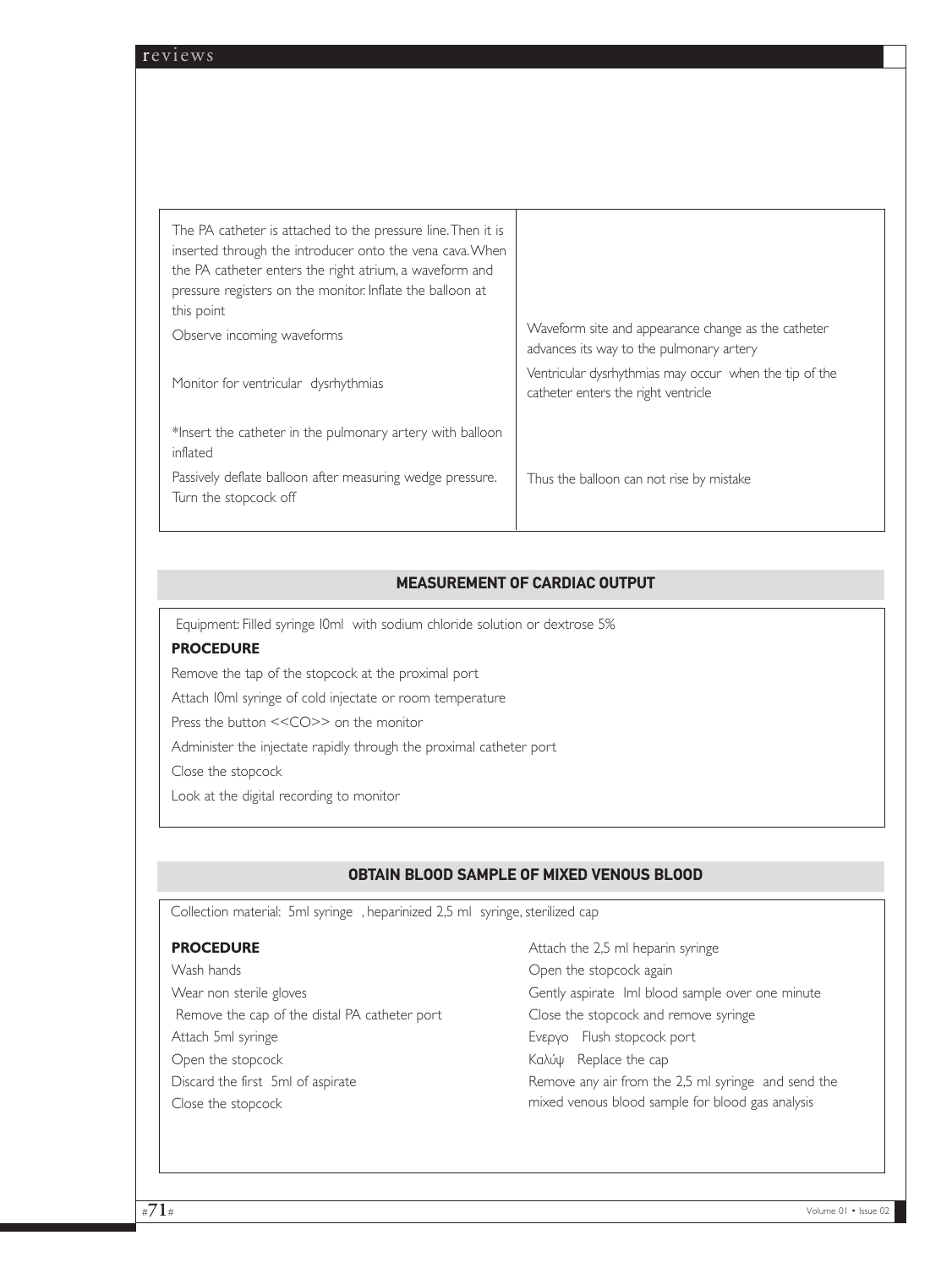| <b>PROCEDURE</b>                                                                                                                                               | <b>RATIONALE</b>                                                                                       |
|----------------------------------------------------------------------------------------------------------------------------------------------------------------|--------------------------------------------------------------------------------------------------------|
| Check the external surface of the probe for damage,<br>deficits and abrasions from bites                                                                       | To avoid mechanical, thermal and electrical damage to the<br>patient                                   |
| Check the handler of the probe                                                                                                                                 |                                                                                                        |
| Position the head of the patient in the midline and slight<br>flexed position                                                                                  | For the safe passage of the probe                                                                      |
| Fix the TEE on the one side of the mouth                                                                                                                       |                                                                                                        |
| Check the oral cavity and the condition of teeth                                                                                                               |                                                                                                        |
| Put the probe in the special protective cover                                                                                                                  | Not sterilized merely disinfected, additional precautions to<br>avoid contamination                    |
| Lubricate with lidocaine gel                                                                                                                                   | For an easier passage through the mouth and the<br>oesophagus                                          |
| Apply the endoscopic airways in the mouth of the patient<br>Unlock the probe, put it into neutral position and avoid<br>unecessarymanipulations                | To avoid probe damage                                                                                  |
| Enter the probe inside the mouth cavity and then direct<br>it blindly in the midline of the pharynx while lifting the<br>chin upwards                          |                                                                                                        |
| Use of the laryngoscope if there is difficulty in the<br>introduction will help in removal of the language and to<br>allow the passage of the oesophagus probe | Will may help the introduction by sliding the tongue<br>sideways to allow for the passage of the probe |

## **Table 7. Transesophageal Echocardiography**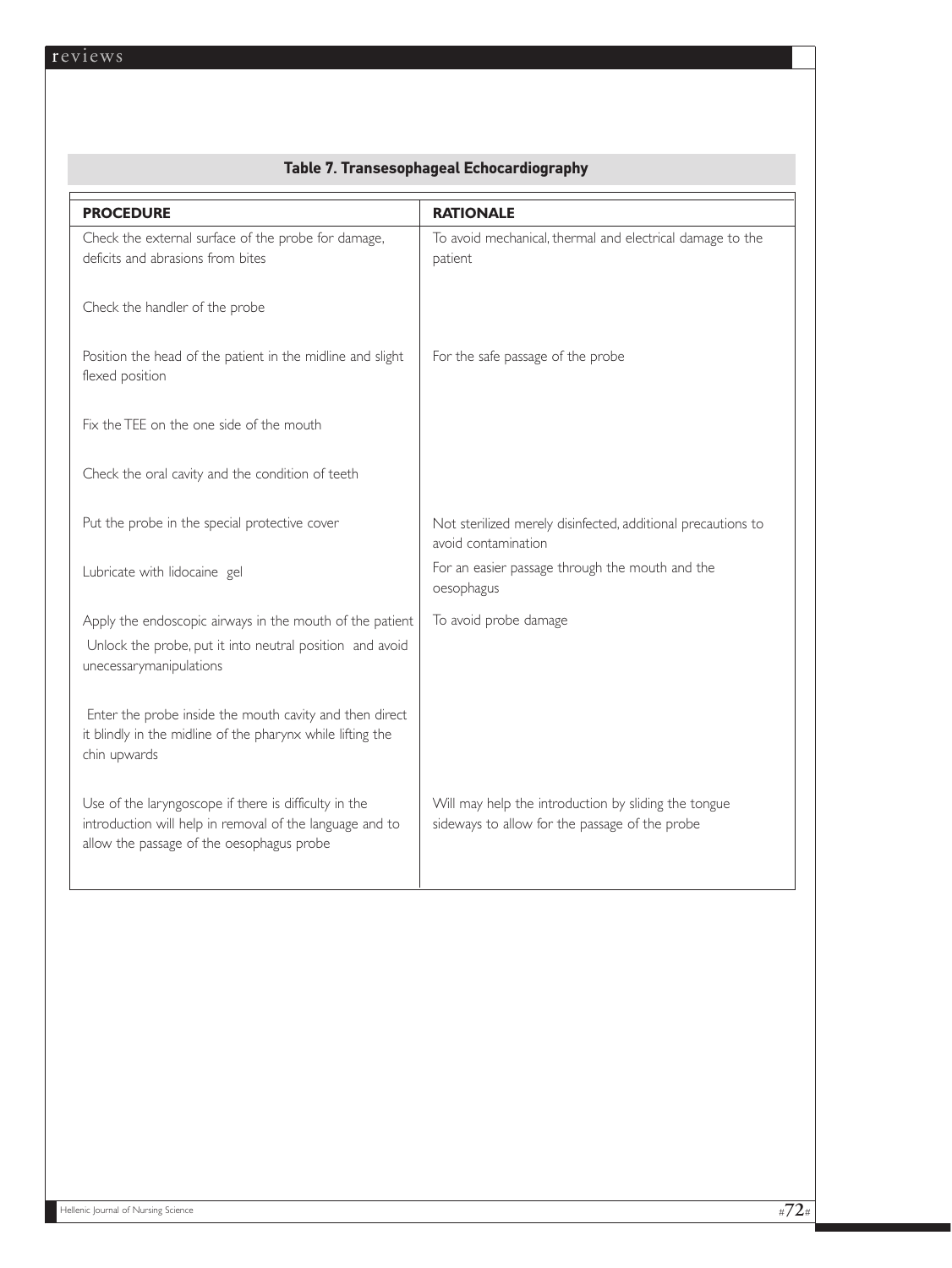#### **References**

- 1.Adams-Hamoda M, Caldwell MA, Stotts NA, Drew BJ. Fasctors to Consider When Analyzing 12-lead Electrocardiograms for Evidence of Acute Myocardial Ischemia. American Journal of Critical Care 2003; 12:9-16
- 2. Ahrens T, Penick JC, Tucker MK, Fregency requirements for zeroing tranducers in hemodynamic monitoring. American Journal of Critical Care 1995; 4:466-471
- 3. Amin DK, Shah PK, Swan HIC. The technique of inserting the Swan-Ganz catheter. J Crit Illness 1993; 8:1147-1156
- 4. Araghi A, Bander J, Guzman JA. Arterial Blood pressure monitoring in overweight critically ill patients invasive or noninvasive? Critical Care 2006; 10:64
- 5.Attin M, Carbin S, Dee V, Doering L , Dunn D, Ellstrom K, Erickson Y, Etchepare M, Gawlinski A, Haley T, Henneman E, Keckeisen M, Malmet M and Olson L. An educational project to improve Knowledge related to pulse oximetry. American Journal of Critical Care 2002; 1:524-534
- 6. Beate H. Ghee BH, Bridges EJ. Monitoring Arterial Blood pressure: What You May Not Know; Crit Care Nurse 2000; 22:60-79
- 7. Boldt J, Menges T, Wollbruck M .Is continuous cardiac output measurement using thermodilution reliable in the critically ill patient? Crit Care Med 1994; 22:1913-1918
- 8. Boldt J. Hemodynamic monitoring in the intensive care unit. Critical Care 2002; 6:52-59
- 9. Bur A, HerKner H, Vice KM, Woisetchläger C, Dernaschnig V, Karth G, Laggner AN, Hirschl MM. Factors influencing the accuracy of oscillometric blood pressure measurement uncritically ill patients. Crit Care Med 2003; 31:793-799
- 10. Bur A, Hirschl MM, Herkner H, Oschatz E, Kofler J,Woisetschläger C, Laggner AN. Accuracy of oscillometric blood pressure measurement according to the relation between cuff size and upper-arm circumference in critically ill patients. Crit Care Med 2000; 28:371
- 11. Click RL, Abel, Schaff HV. Intraoperative transesophageal echocardiography: 5-year prospective review of impact on surgical management. Mayoclin Proc. 2000; 75:241-247
- 12. Conrath C, Opthof T. The patient U wave. Cardiovasc Res 2007; 67:184-186
- 13. Couture P, Denauft A, Kenty S, Boudreanlt D, Plante F, Perron R, Babin D, Normandin L and Poirier N. Impact of routine use of intraoperative transesophageal echocardiography during cardiac surgery.Anesth 2000; 47:20-26
- 14. Drew BJ, Califf RM, Funk M, Kaufman E, Lacks MM, Marfarlane PW, Sommargen C, Swiry S, Hare GF. Practise Standarsfor Electrocardiographic Monitoring in Hospital Settings. American Heart Association 2004; 110:2721-2746
- 15. Duffy-Gross D. Intraoperative Patient Monitoring. In: Mclntosh LW. Essentials of Nurse Anesthesia. USA: McGrow - Hill 1997; 6:81-102
- 16. Enseleit F, Duru F. Long-term continuous external electrocardiographic recording. A review Europace 2006; 8:255- 266
- 17. Fearnley SJ. Pulse Oximetry. Practical procedures 1995; 5:1-2
- 18. Finlay DD, Nugent CD, Kellett JG, Donnelly MP, Cullaph PJ, Black ND. Synthesising the 12- lead electrocardiogram: Trends and challenges. Eur. J intern Med 2007;18:566-570
- 19. Ghee BH, Woods SL. Critical care nurses' Knowledge of arterial pressure monitoring.Am J Crit Care 2001; 10:43-51
- 20. Hersi A, Fu Y,Wond B, Mahaffey KW et al: Does the discharge ECG provide additional prognostic insight(s) in non ST elevation ACS patients from that acquired on admission? European Heart Journal 2003;24:522-531
- 21. Hill E, Stoneham DM. Practical applications of; pulse oximetry. Practical Procedures 2000; 11:1-2
- 22. Hocking G. Central Venous Assess and Monitoring Practical Procedures 2002; 12: 10-16
- 23. Hoover L. Comparison of Blood pressure readings between cuff pressures and radial arterial catheters with changes in transducer level and patient position.Am J Crit Care 2000; 9:220-221
- 24. Jacobson C. Bedside Cardiac Monitoring. Critical Care Nurse 2003; 23:71-73
- 25. Jahrs M, Giuliano K, Stephens D. Clinical use Fulness of the EASY 12-lead Continuous Electrocardiographic Monitoring System. Critical Care Nurse 2005; 25:28-37
- 26. Jubran A. Pulse Oximetry. Critical Care 1999; 3:11-17
- 27. Kaluski E, Shah M, Kobrin I, Cotter C et al. Right Heart Catheterization: Indications, Technique, Safety, Measurements, and Alternatives. Heart Drug 2003; 3:225-235
- 28. Klic H,Atalar E. Ozer N, Ovunck,Aksoyeks. Ozmen F,Akdemir R. Early electrocardiographic diagnosis of acute coronary ischemia on the paced electrocardiogram. Int Cardiol 2007; 20 [Epub ahead of print PMID 18035432]
- 29. Mathews L. Paradigm Shift in Hemodynamic Monitoring. The internet Journal of Anesthesiology 2007; 11:1-2
- 30. Meek M, Morris F. ABC of clinical electrocardiograph. BMJ 2002; 324:415-418
- 31. Mignin MA, Piacentini E, Dubin A. Peripheral arterial blood pressure monitoring adequately tracks central arterial blood pressure in critically ill patients: an observational study. Critical Care 2006; 10:43-49
- 32. Monnet X, Lamia B and Teboul JL. Pulse Oximeter as a sensor of Fluid responsiveness: do we have our finger on the best solution. Crit Care 2005;9: 429-430
- 33. Papadopoulos G., Arnaoutoglou Ε, Αchenback K. Η πρακτική της περιεγχειρητικής ∆ΟΥ. Ενδείξεις, Αντενδείξεις και Επιπλοκές.Tσιάπρας ∆, Αντωνίου Θ,Κοντογιώργη Π, Παπαδόπουλος Γ. Περιεγχειρητική ∆ιοισοφάγειος Υπερηχοκαρδιογραφία. Εκ. Έφυρα Ιωάννινα 2005;3:33-41
- 34. Pickering TG. Principles and techniques of blood pressure measurement. Cardiol Clin 2002; 20:207-223
- 35. Pinsky MR. Hemodynamic Evaluation and Monitoring in the ICU. Chest 2007; 132:2020-2029
- 36. Pinsky MR and Payen D. Functional hemodynamic monitoring. Critical Care 2005; 9:566-572
- 37. Renner LE, Morton MG, Sakuma GY. Indicator amount, temperature, and intrinsic cardiac output affect thermodilution cardiac output accuracy and reproducibility. Crit Care Med 1993; 21:586-597
- 38. Respir AJ. Accuracy of Pulse Oximetry in Sickle Cell Disease. Critical Care Medicine 1999; 159:447-451